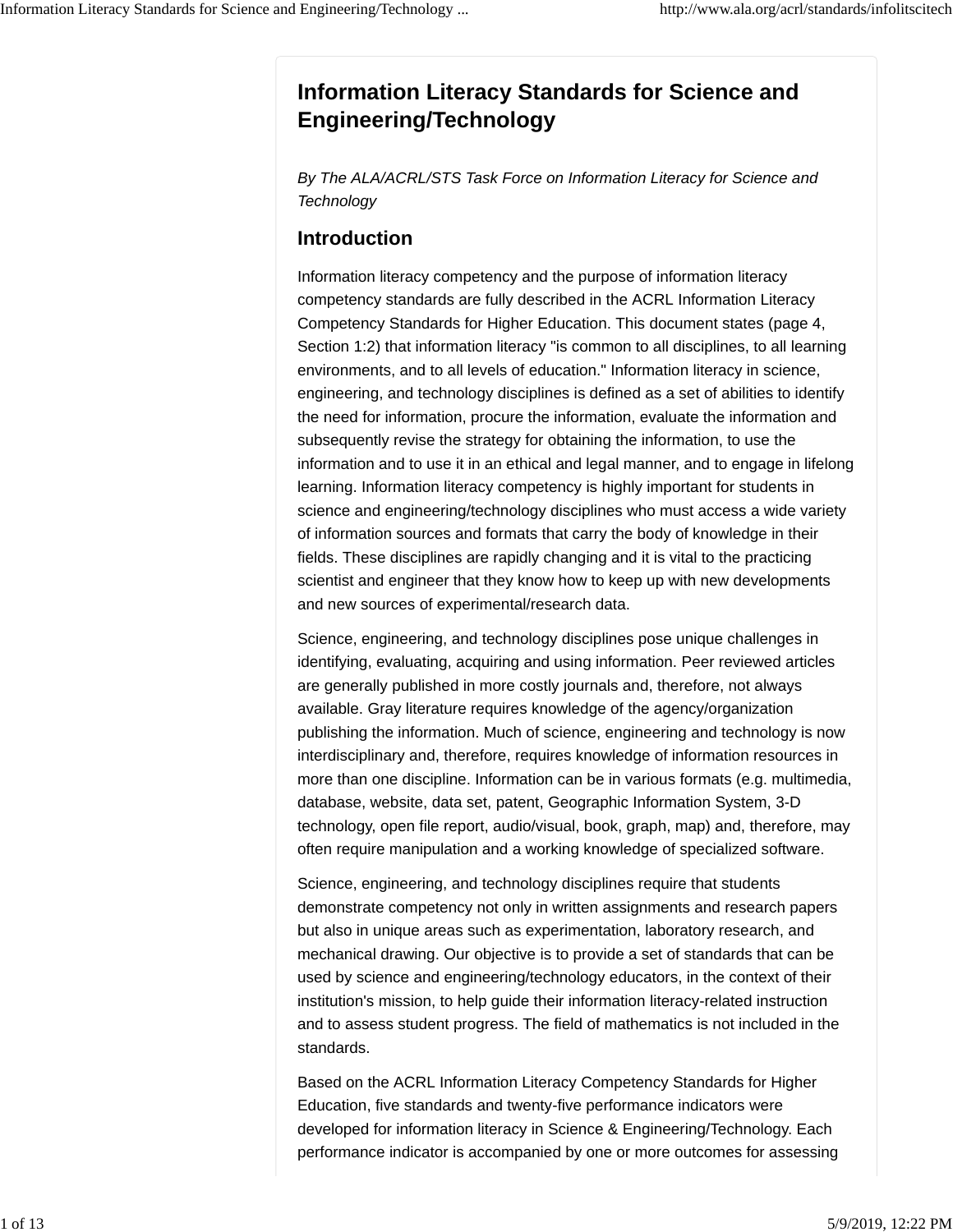the progress toward information literacy of students of science and engineering or technology at all levels of higher education.

This is intended to be a living document with future opportunities for input from the community and will undergo periodic review and revision.

# **Standard One**

The information literate student determines the nature and extent of the information needed.

### **Performance Indicators**

The information literate student:

1. Defines and articulates the need for information.

Outcomes include that the student:

- 1. Identifies and/or paraphrases a research topic, or other information need such as that resulting from an assigned lab exercise or project.
- 2. Consults with instructor/advisor for appropriateness of topic, research project, or laboratory exercise question.
- 3. Develops a hypothesis or thesis statement and formulates questions based on the information need.
- Explores general information sources to increase familiarity with 4. current knowledge of the topic.
- 5. Defines or modifies the information need to achieve a manageable focus.
- 6. Identifies key concepts and terms that describe the information need.
- 2. Identifies a variety of types and formats of potential sources for information.

- a. Identifies the purpose and audience of potential resources (e.g. popular vs. scholarly, current vs. historical, external vs. internal, primary vs. secondary vs. tertiary).
- b. Considers experts or other researchers as potential information resources.
- c. Identifies the value and differences of potential resources in a variety of formats (e.g., multimedia, database, website, data set, patent, Geographic Information Systems, 3-D technology, open file report, audio/visual, book, graph, map).
- d. Realizes that information may need to be constructed with raw data from primary sources or by experimentation.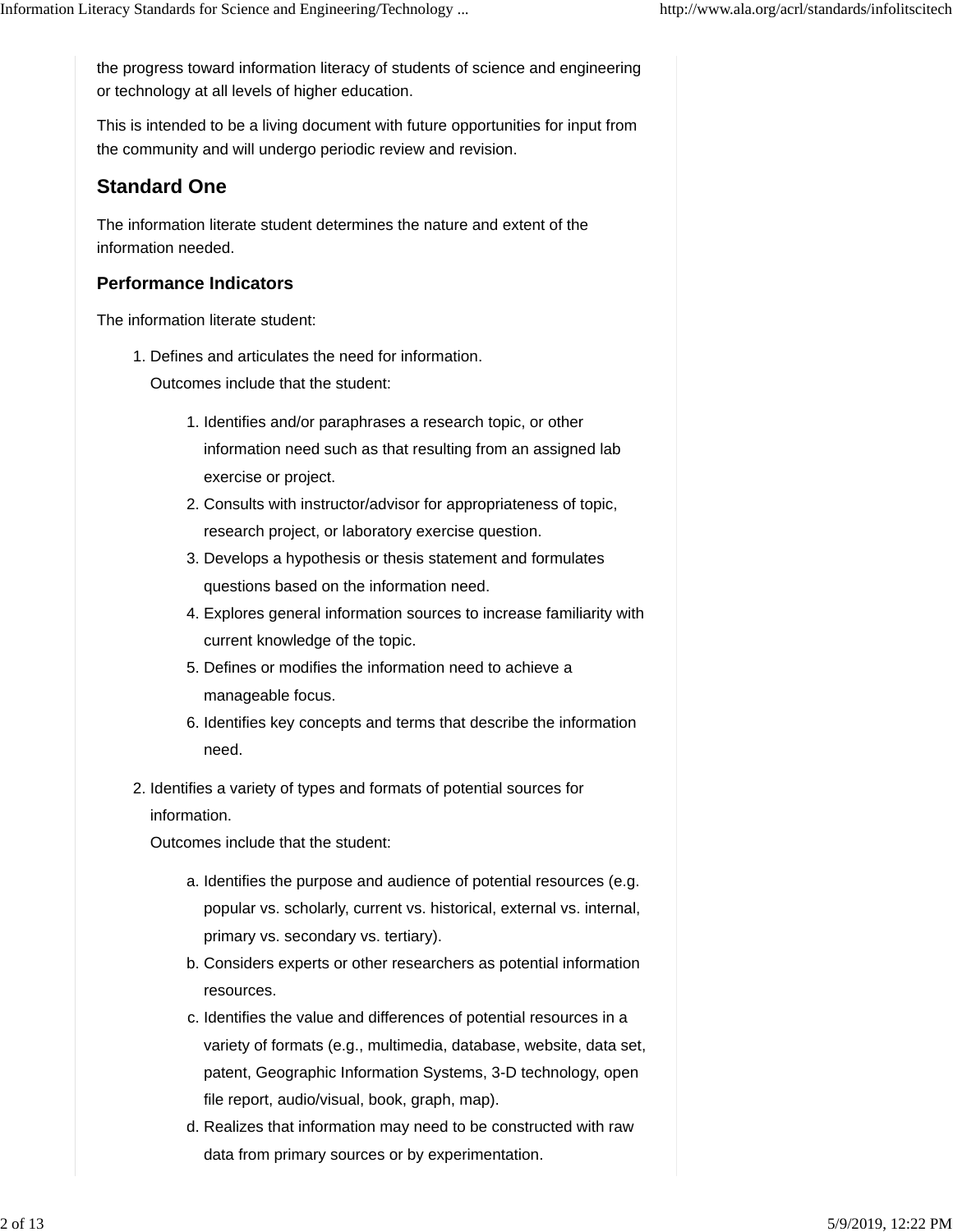- e. Recognizes that potentially useful information or data in a variety of formats may be proprietary, have limited access, or may be freely available online.
- f. Recognizes that potentially useful information may require specific data management expertise and that an understanding of the structure of organizations involved in producing the information aids in the identification of that information.
- 3. Has a working knowledge of the literature of the field and how it is produced.

- a. Knows how scientific, technical, and related information is formally and informally produced, organized, and disseminated.
- b. Recognizes that primary, secondary, and tertiary sources vary in importance and use with each discipline.
- c. Is aware of the professional associations of the field and their literature.
- d. Is knowledgeable of sources that are specific to the field, e.g. manuals, handbooks, patents, standards, material/equipment specifications, current rules and regulations, reference material routinely used in industry, manuals of industrial processes and practices, and product literature.
- e. Recognizes that knowledge can be organized into disciplines and combinations of disciplines (multidisciplinary) that influence the way information is accessed and considers the possibility that the literature of other disciplines may be relevant to the information need.
- f. Recognizes the value of archival information, recognizes how its use and importance may vary with each discipline, and recognizes the importance of preservation of information.
- Considers the costs and benefits of acquiring the needed information. 4. Outcomes include that the student:
	- a. Determines the availability of needed information and makes decisions on broadening the information seeking process beyond locally held resources. Some examples would be consulting with colleagues, independent information brokers, experts, and consultants in the field in addition to using interlibrary loan, nearby libraries, and information centers.
	- b. Recognizes that there may be a trade-off between the value of the information and the time and cost to obtain it.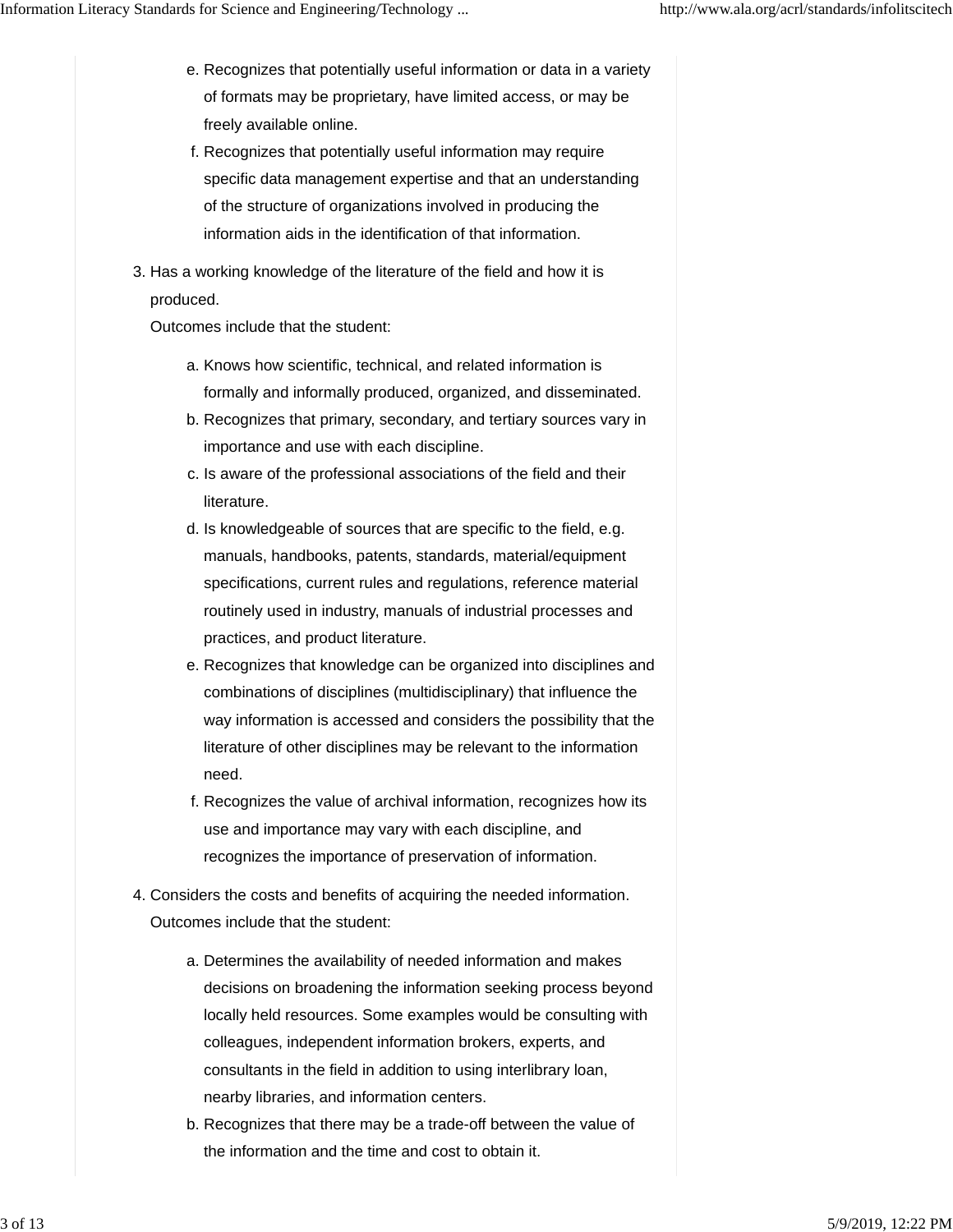- c. Formulates a realistic overall plan and timeline to acquire the needed information.
- d. Recognizes the importance of a variety of information research areas that can be used to gain competitive advantage, track new products, improve processes, and monitor competitors and their marketing strategies. Some examples would be consulting with experts and consultants in a field, research into licensing opportunities, and patent and intellectual property research.
- e. Recognizes that information needed may be in a foreign language and that translation may be necessary.

# **Standard Two**

The information literate student acquires needed information effectively and efficiently.

# **Performance Indicators**

The information literate student:

- 1. Selects the most appropriate investigative methods or information retrieval systems for accessing the needed information. Outcomes include that the student:
	- a. Identifies appropriate investigative methods (e.g., literature search, laboratory experiment, simulation, fieldwork).
	- b. Investigates the scope, content, and organization of information retrieval systems.
	- c. Selects efficient and effective approaches for accessing the information needed from the investigative method or information retrieval system.
- 2. Constructs and implements effectively designed search strategies. Outcomes include that the student:
	- a. Develops a research plan appropriate to the investigative method.
	- b. Identifies keywords, synonyms and related terms for the information needed and selects an appropriate controlled vocabulary specific to the discipline or information retrieval system.
	- c. Uses other methods of search term input such as structure searching and image searching, specific to the discipline or information retrieval system.
	- d. Constructs a search strategy using appropriate commands for the information retrieval system selected (e.g., Boolean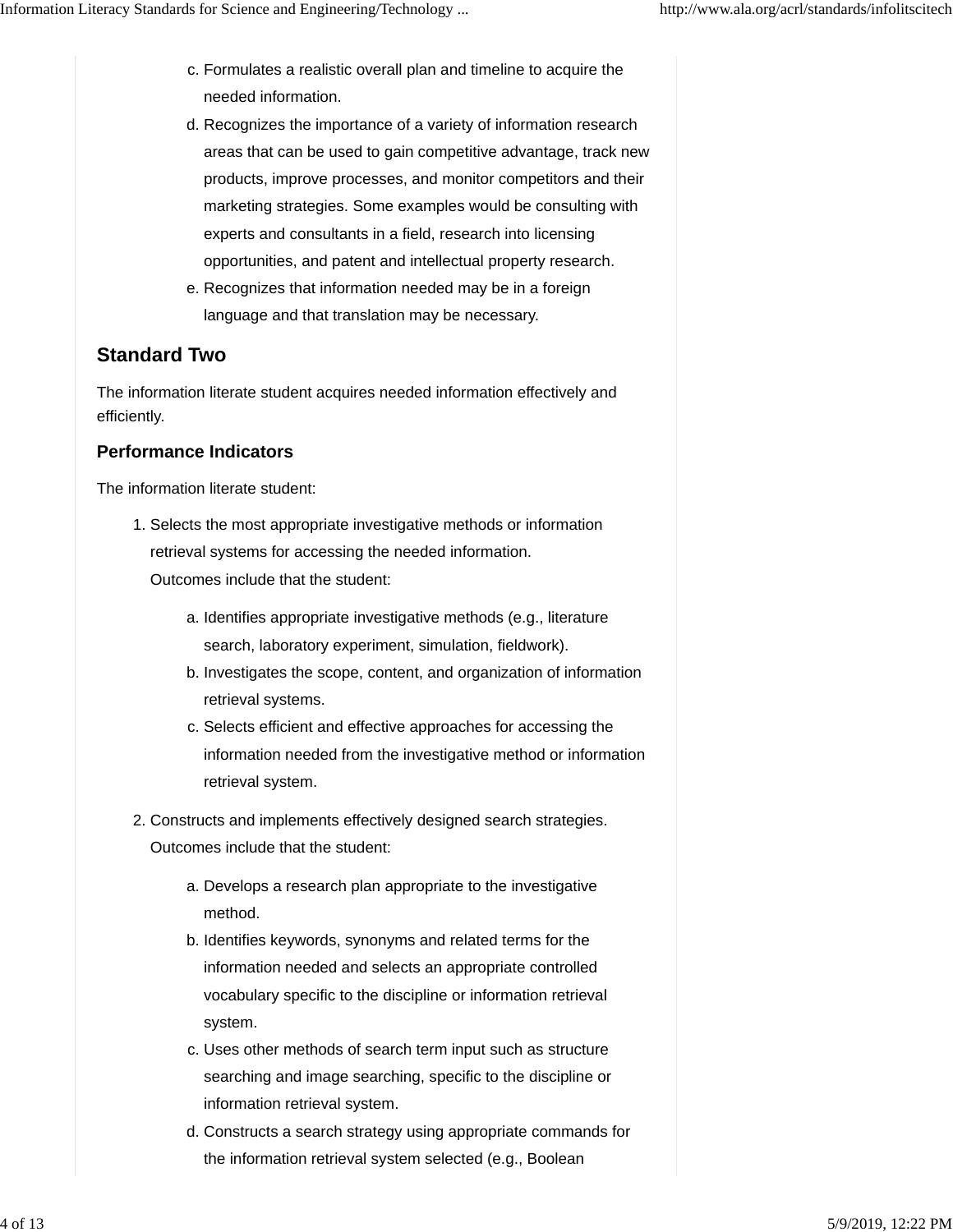operators, truncation, and proximity for search engines; internal organizers such as indexes for books).

- e. Implements the search strategy in various information retrieval systems using different user interfaces and search engines, with different command languages, protocols, and search parameters, while recognizing similar search features across the systems (such as: e-mail alerts and save search options, search fields, and controlled vocabulary.)
- Follows citations and cited references to identify additional, f. pertinent articles.
- 3. Retrieves information using a variety of methods.

- Uses various relevant search systems to retrieve information in a a. variety of formats.
- b. Uses various classification schemes and other systems (e.g., call number systems or indexes) to locate information resources within the library or to identify specific sites for physical exploration.
- c. Uses specialized online or in person services as needed to retrieve information and whenever unable to identify or locate appropriate materials (e.g., interlibrary loan/document delivery, librarians, library staff, professional associations, institutional research offices, community resources, subject experts, and practitioners).
- d. Uses surveys, letters, interviews, experiments, and other forms of inquiry to retrieve information or data, as appropriate for the research area or discipline.
- 4. Refines the search strategy if necessary. Outcomes include that the student:
	- a. Assesses the quantity, quality, accuracy, currency, and relevance of the search results and the limitations of the information retrieval systems or investigative methods to determine whether alternatives should be sought and used.
	- b. Identifies gaps in the information retrieved and determines if the search strategy should be revised.
	- c. Repeats the search using the revised strategy or new systems or methods as necessary.
- 5. Extracts, records, transfers, and manages the information and its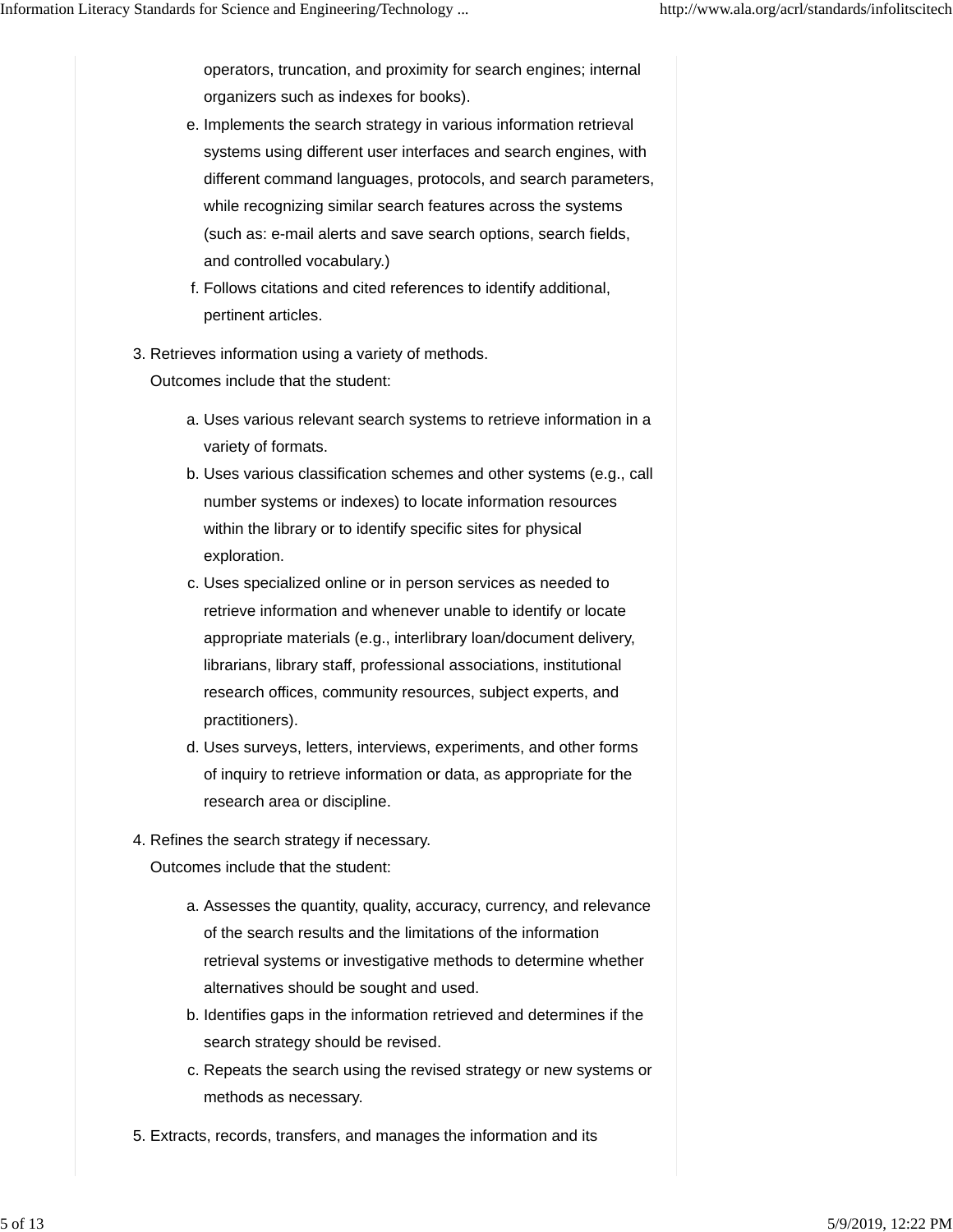#### sources.

Outcomes include that the student:

- a. Selects the most appropriate technology for the task of extracting the needed information (e.g., copy/paste software functions, photocopier, scanner, audio/visual equipment, exploratory instruments, export of the information or record, or note taking). Examples of technologies to export information would be bibliographic management software, text conversion software, and spreadsheet software.
- b. Creates a system for organizing the information including tracking results of laboratory experiments, fieldwork, etc.
- c. Differentiates between the types of sources cited and understands the elements and correct syntax of a citation for a wide range of resources.
- d. Records all pertinent citation information for future reference by downloading, printing, emailing, or manual notation. Uses various technologies to manage the information selected and organized, e.g., bibliographic management software.

### **Standard Three**

The information literate student critically evaluates the procured information and its sources, and as a result, decides whether to modify the initial query and/or seek additional sources and whether to develop a new research process.

### **Performance Indicators**

The information literate student:

1. Summarizes the main ideas to be extracted from the information gathered.

Outcomes include that the student:

- a. Applies an understanding of the structure of a scientific paper and uses sections, such as the abstract or conclusion, to summarize the main ideas.
- b. Selects main ideas from the text.
- c. Identifies verbatim material that can then be appropriately quoted.
- 2. Selects information by articulating and applying criteria for evaluating both the information and its sources.

Outcomes include that the student:

a. Distinguishes between primary, secondary, and tertiary sources,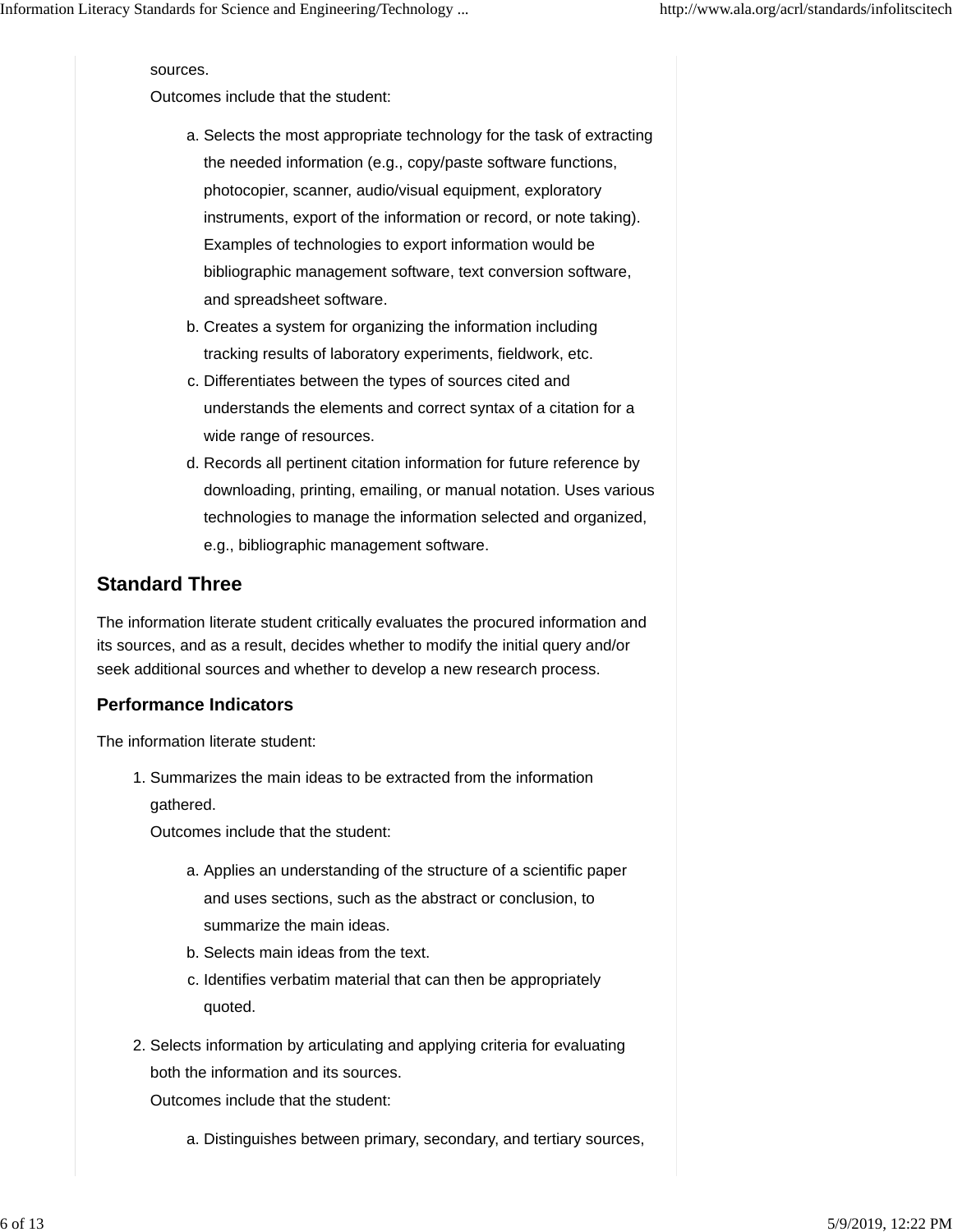and recognizes how location of the information source in the cycle of scientific information relates to the credibility of the information.

- b. Distinguishes among facts, points of view, and opinion.
- c. Examines and compares information from various sources in order to evaluate reliability, validity, accuracy, authority, timeliness, and point of view or bias.
- d. Analyzes the structure and logic of supporting arguments or methods.
- e. Understands and uses statistical treatment of data as evaluative criteria.
- f. Recognizes prejudice, deception, or manipulation in the information or its use.
- g. Recognizes the cultural, physical, or other context within which the information was created, and understands the impact of context on interpreting the information.
- Synthesizes main ideas to construct new concepts. 3.

- a. Recognizes interrelationships among concepts and combines them into potentially useful primary statements and/or summary of findings with supporting evidence.
- b. Extends initial synthesis, when possible, at a higher level of abstraction to construct new hypotheses that may require additional information.
- c. Utilizes computer and other technologies (e.g. spreadsheets, databases, multimedia, and audio or visual equipment) for studying the interaction of ideas and other phenomena.
- Compares new knowledge with prior knowledge to determine the value 4. added, contradictions, or other unique characteristics of the information. Outcomes include that the student:
	- a. Determines whether information satisfies the research or other information need.
	- b. Uses consciously selected criteria to determine whether the information contradicts or verifies information used from other sources.
	- c. Draws conclusions based upon information gathered.
	- d. Tests theories with discipline-appropriate techniques (e.g., simulators, experiments).
	- e. Determines probable accuracy by questioning the source of the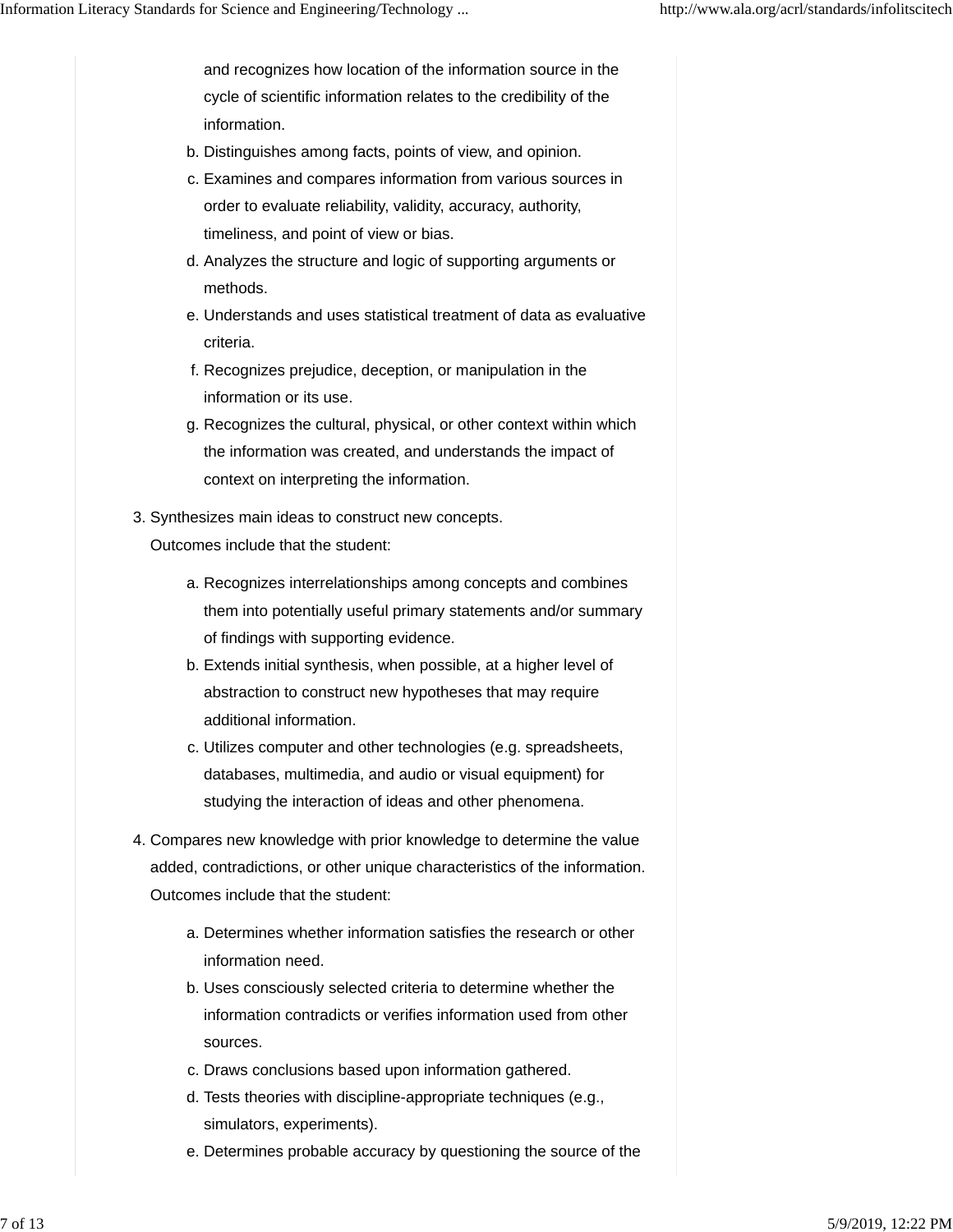information, limitations of the information gathering tools or strategies, and the reasonableness of the conclusions.

- f. Integrates new information with previous information or knowledge.
- g. Determines whether information provides evidence relevant to the information need or research question.
- h. Includes information that is pertinent even when it contradicts the individual's value system, and includes it without skewing it.
- 5. Validates understanding and interpretation of the information through discourse with other individuals, small groups or teams, subject-area experts, and/or practitioners.

Outcomes include that the student:

- Participates in classroom and virtual/electronic discussions (e.g., a. email, bulletin boards, chat rooms) and uses discussions for validating understanding and interpretation of the information.
- b. Works effectively in small groups or teams.
- c. Seeks expert opinion through a variety of mechanisms (e.g., interviews, email, electronic discussion lists, etc.).
- 6. Determines whether the initial query should be revised.

Outcomes include that the student:

- a. Determines if original information need has been satisfied or if additional information is needed.
- b. Reviews search strategy and incorporates additional concepts as necessary.
- c. Reviews information retrieval sources used and expands to include others as needed.
- 7. Evaluates the procured information and the entire process.

Outcomes include that the student:

- a. Reviews and assesses the procured information and determines possible improvements in the information seeking process.
- b. Applies the improvements to subsequent projects.

# **Standard Four**

The information literate student understands the economic, ethical, legal, and social issues surrounding the use of information and its technologies and either as an individual or as a member of a group, uses information effectively, ethically, and legally to accomplish a specific purpose.

### **Performance Indicators**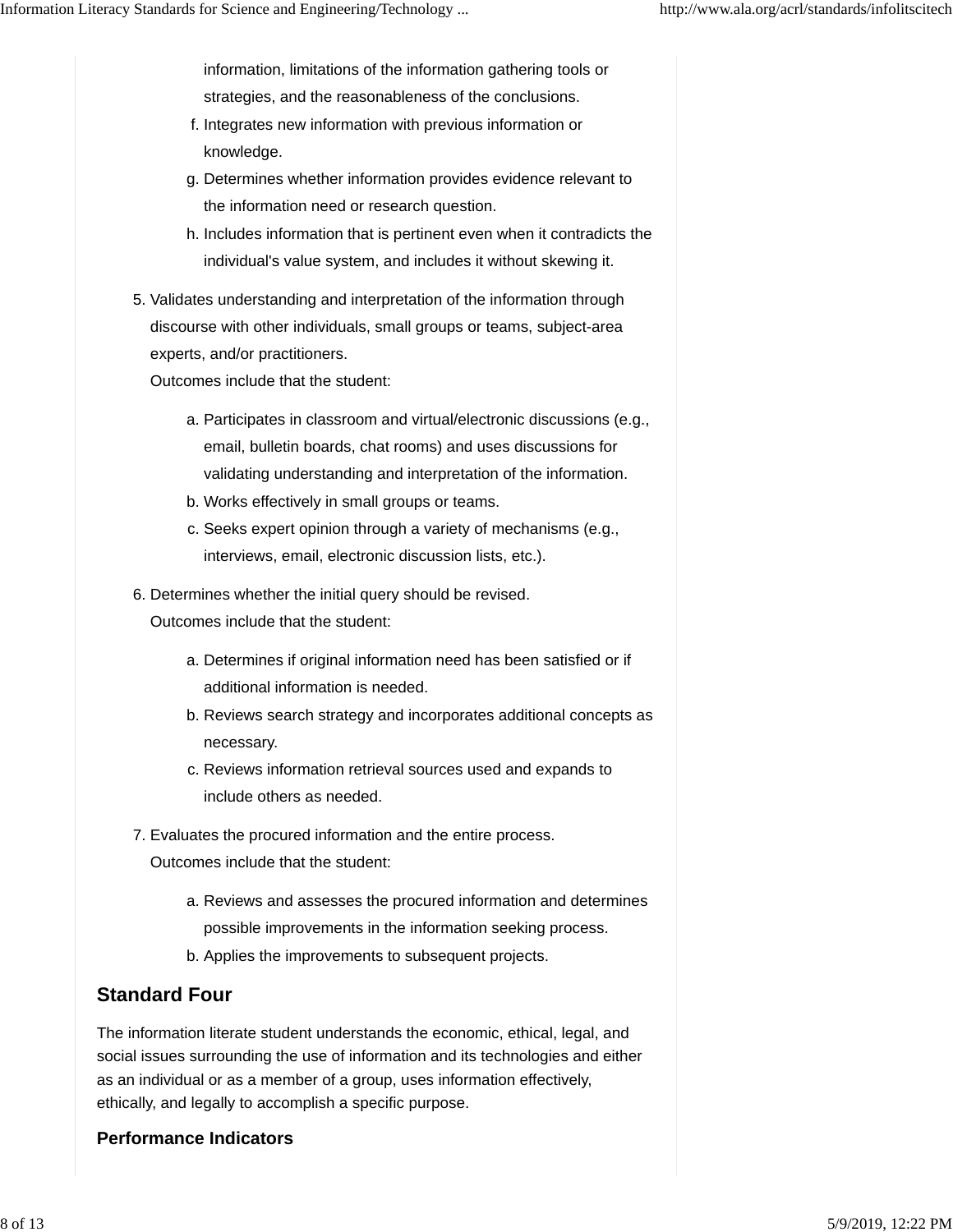The information literate student:

1. Understands many of the ethical, legal and socio-economic issues surrounding information and information technology.

Outcomes include that the student:

- a. Identifies and discusses issues related to privacy and security in both the print and electronic environments.
- b. Identifies and discusses issues related to free vs. fee-based access to information.
- c. Identifies and discusses issues related to censorship and freedom of speech.
- d. Demonstrates an understanding of intellectual property, copyright, and fair use of copyrighted material and research data.
- 2. Follows laws, regulations, institutional policies, and etiquette related to the access and use of information resources. Outcomes include that the student:
	- a. Participates in electronic discussions following accepted practices (e.g. "Netiquette").
	- b. Uses approved passwords and other forms of ID for access to information resources ethically.
	- c. Complies with institutional policies on access to and distribution of information resources.
	- d. Preserves the integrity of information resources, equipment, systems and facilities.
	- e. Legally obtains, stores, and disseminates text, data, images, or sounds.
	- f. Demonstrates an understanding of what constitutes plagiarism and does not represent work attributable to others as his/her own. This includes the work of other members of research teams.
	- g. Demonstrates an understanding of federal, state, and institutional policies related to the use of human and animal subjects in research.
- 3. Acknowledges the use of information sources in communicating the product or performance.

- a. Selects an appropriate documentation style for each research project and uses it consistently to cite sources.
- b. Posts permission granted notices, as needed, for copyrighted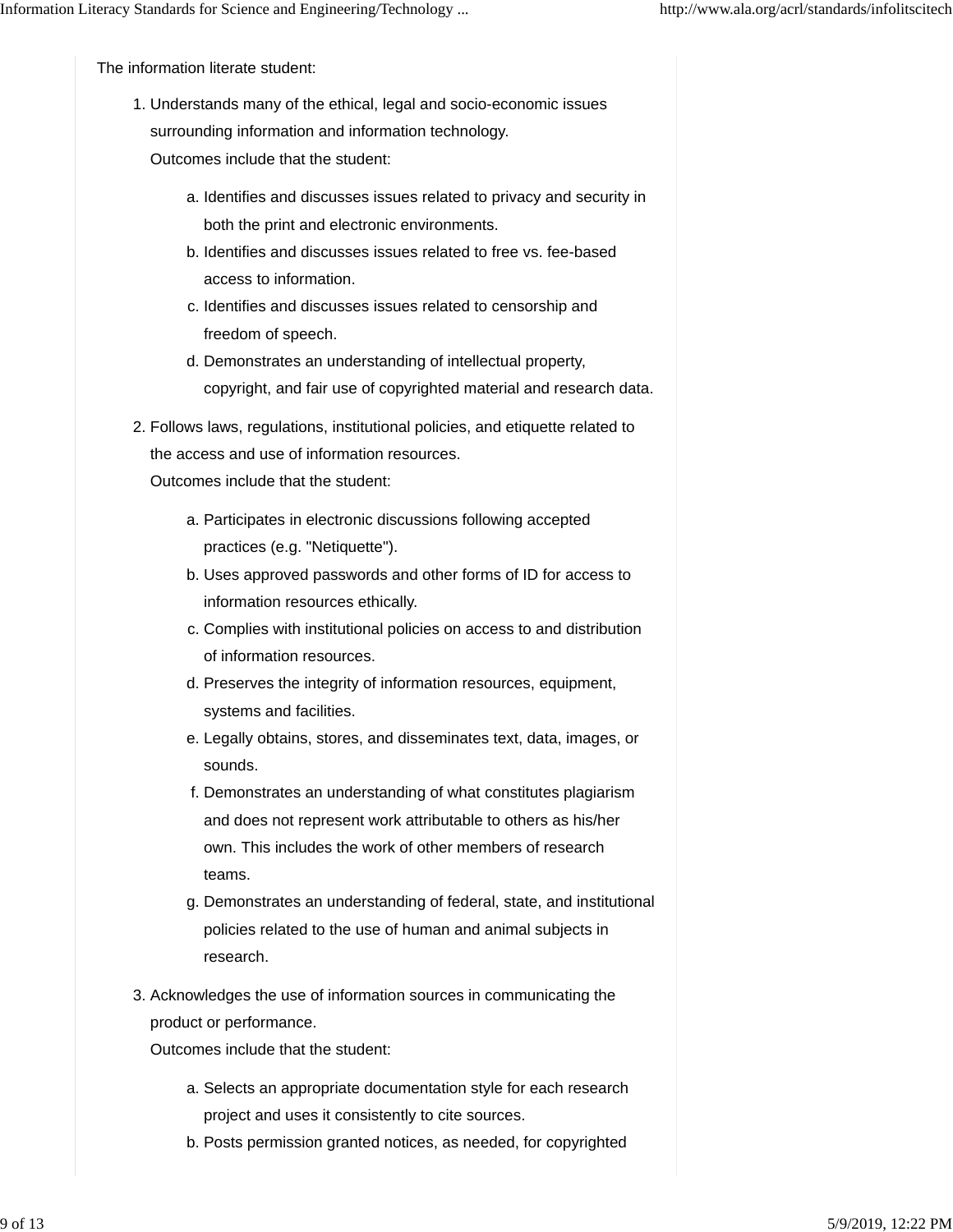material.

- c. Acknowledges all contributors, funding sources, grants, etc. Complies with reporting and other requirements related to grants.
- 4. Applies creativity in use of the information for a particular product or performance.

Outcomes include that the student:

- a. Selects, analyzes, organizes, summarizes, and/or synthesizes information from a variety of resources.
- b. Explores the use of advanced information technologies, such as data mining and visualization to move beyond retrieval and identify trends and patterns within large sets of complex research data.
- Evaluates the final product or performance and revises the development 5. process used as necessary.

Outcomes include that the student:

- Maintains a journal or log of activities related to the information a. seeking, evaluating, and communicating process.
- b. Reflects on past successes, failures, and alternative strategies.
- c. Applies devised improvements to subsequent projects.
- 6. Communicates the product or performance effectively to others. Outcomes include that the student:
	- Chooses a communication medium and format that best supports a. the purposes of the product or performance and the intended audience.
	- b. Uses a range of information technology applications in creating the product or performance.
	- c. Incorporates principles of design in the product or performance.
	- d. Communicates clearly and succinctly, if appropriate, with a style that supports the purposes of the intended audience.

# **Standard Five**

The information literate student understands that information literacy is an ongoing process and an important component of lifelong learning and recognizes the need to keep current regarding new developments in his or her field.

## **Performance Indicators**

The information literate student:

1. Recognizes the value of ongoing assimilation and preservation of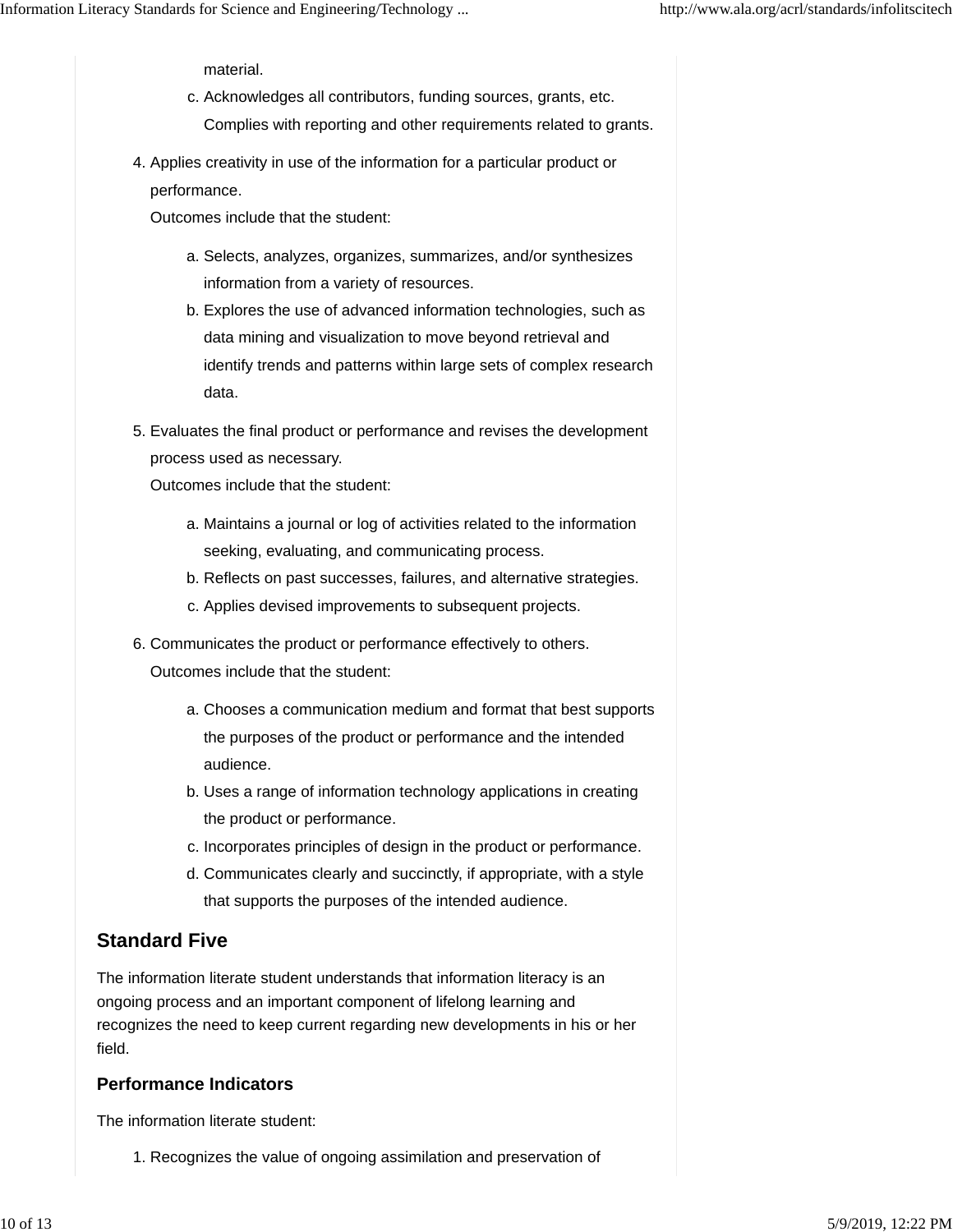knowledge in the field.

Outcomes include that the student:

- a. Recognizes that, for a professional, it is necessary to keep up with new developments that are published in the literature of the field.
- b. Recognizes that learning about information gathering is an ongoing process as the source, format, software requirements, and delivery method of needed information changes and evolves with time.
- c. Is able to apply information access skills learned in one subject area to another.
- d. Understands the importance of archiving information so that it will survive company mergers, outdated access technologies, personnel departures, etc.
- 2. Uses a variety of methods and emerging technologies for keeping current in the field.

Outcomes include that the student:

- Establishes current awareness services and follows citation and a. cited references for pertinent articles.
- b. Uses online table of contents scanning, review journals, and other forms of rapid communication literature.
- c. Manages files of citations of articles read or accessed (such as through use of bibliographic management software).
- d. Uses bibliometric analysis tools to update knowledge of changing technology and product life cycles (such as by analyzing a company's published papers and/or patent portfolio).
- e. Recognizes emerging forms and methods of scholarly publishing in the field. Recent examples are: the use of blogs, RSS feeds, open access journals, and freely available online research data.

### **Works Consulted in Developing these Standards**

In developing the standards the Task Force reviewed six regional accreditation sources, standards and criteria for three disciplines, four monographs, engineering library information competencies, and a relevant university website:

#### **Association Websites**

- MSA: Middle States Association of Colleges and Schools, 1. http://www.msche.org (http://www.msche.org/).
- 2. NCA-HLC: North Central Association of Schools and Colleges Higher Learning Commission, http://www.ncahigherlearningcommission.org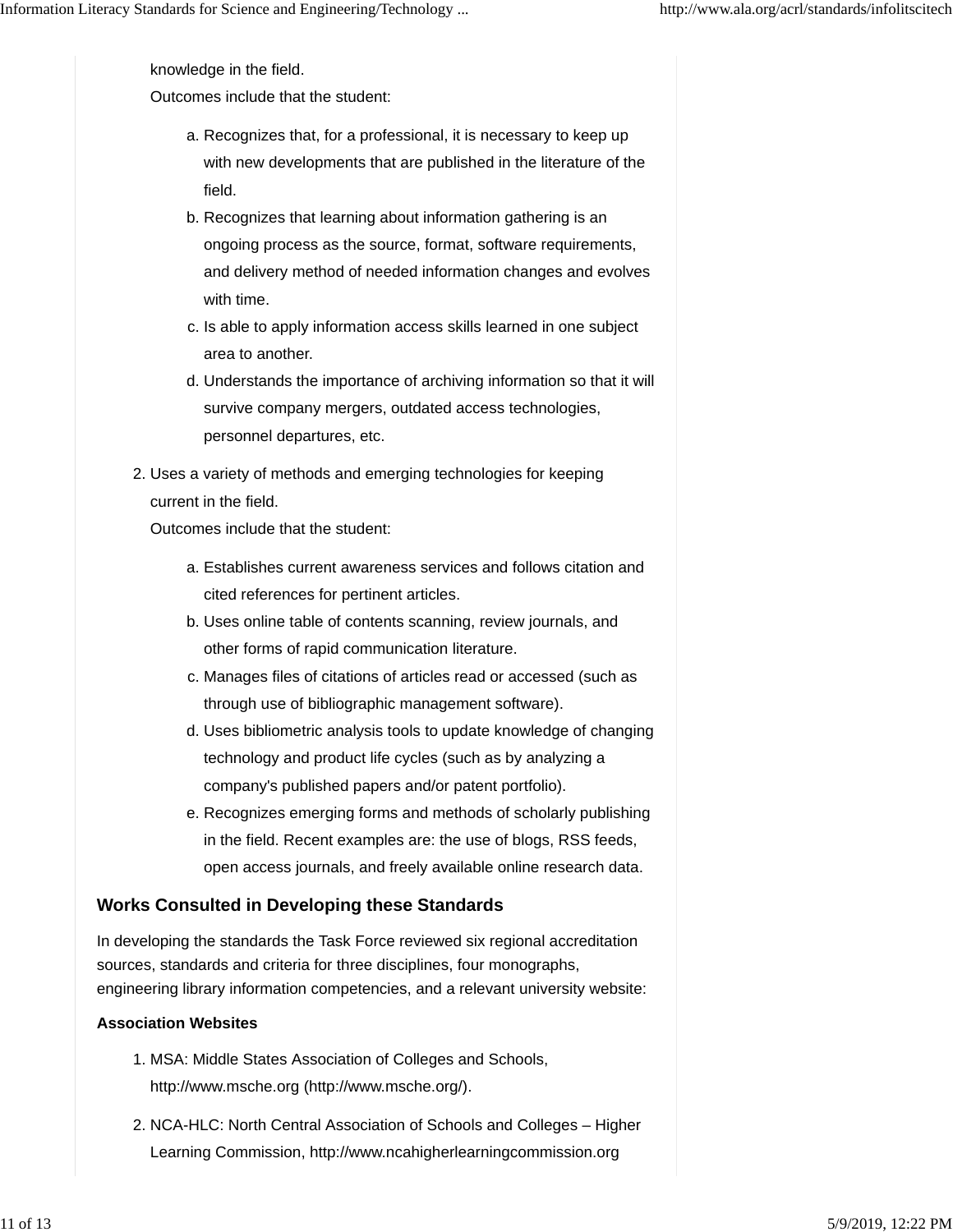(http://www.ncahlc.org/).

- 3. NWCCU: Northwest Association of Schools, Colleges and Universities, http://www.nwccu.org (http://www.nwccu.org/).
- SACS: Southern Association of Colleges and Schools, 4. http://www.sacscoc.org (http://www.sacscoc.org/).
- WASC –ACSCU: Western Association of Schools and Colleges, 5. http://www.wascweb.org (http://www.wascweb.org/).
- 6. NEASC: New England Association of Schools and Colleges -Commission on Institutions of Higher Education, http://www.neasc.org (http://www.neasc.org/).

#### **Discipline Standards**

- 7. EHAC: National Environmental Health Science and Protection Accreditation Council, http://www.ehacoffice.org (http://www.ehacoffice.org/).
- 8. CHEM: American Chemical Society (ACS), Committee on Professional Training, 2003, Undergraduate Professional Education in Chemistry: Guidelines and Evaluation Procedures, Columbus, Ohio, American Chemical Society.
- 9. ABET: Accreditation Board for Engineering and Technology, Inc., http://www.abet.org/ (http://www.abet.org/).

#### **Monographs**

- 10. Engineering Libraries: Building Collections and Delivering Services, Conklin and Musser, eds., Haworth Press, Inc, NY 2001.
- 11. By authors cited: Information and the Professional Scientist and Engineer, Baldwin and Hallmark, eds., Haworth Press, Inc, NY 2001, (Flaxbart, Joseph, Wild and Havener, Pinelli, Caracuzzo, Wagner).
- 12. Online Ecological and Environmental Data, Baldwin, Virginia A., ed., Haworth Press, Inc, NY 2004.
- 13. Communication Patterns of Engineers. Tenopir, Carol, and Donald W. King, IEEE Press (Wiley-Interscience), Piscataway, NJ 2004.

#### **Other**

14. ASEE Engineering Libraries Division, "Information Competencies for Engineering". Unpublished.